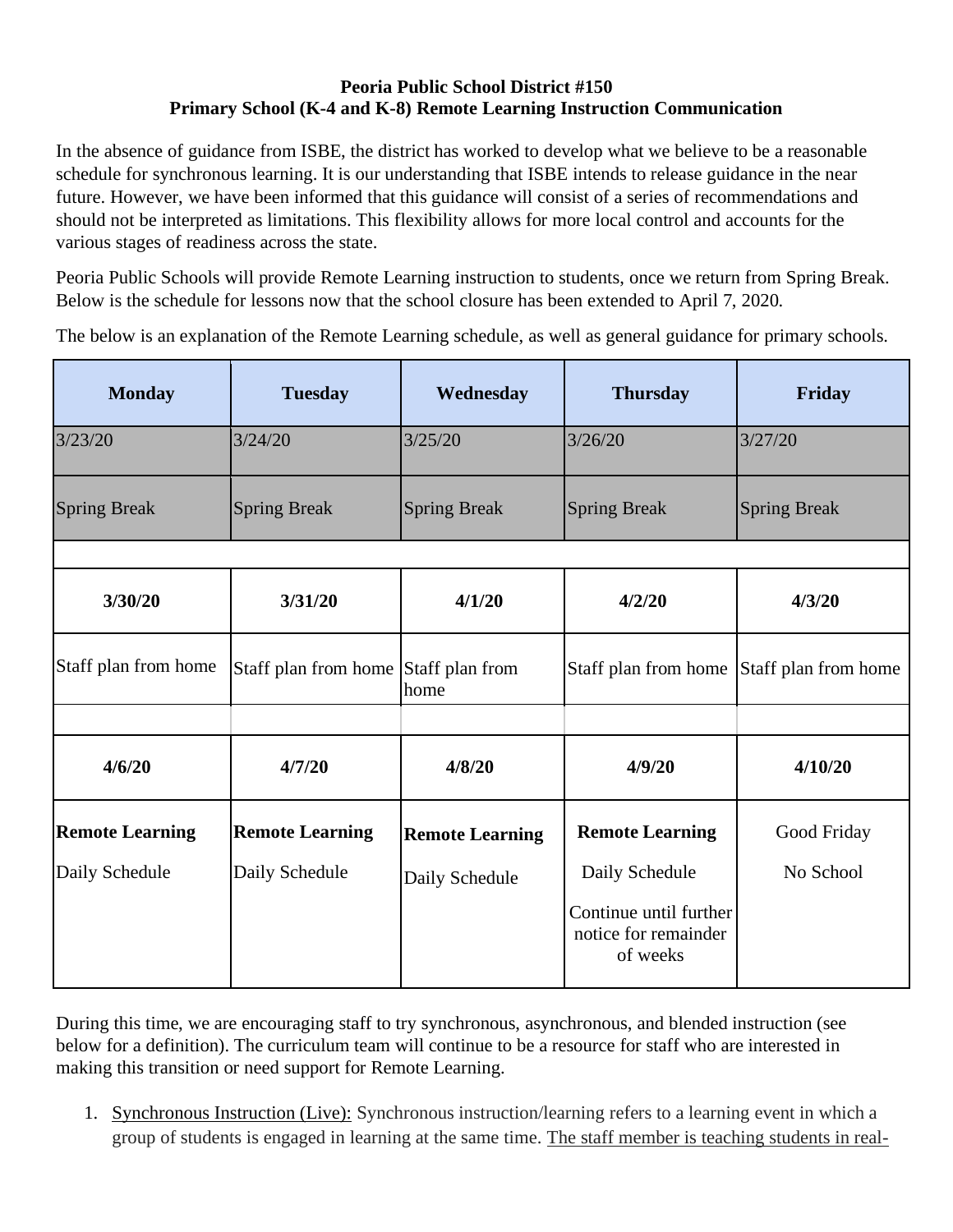time. Certified staff can use their laptop webcams to live cast their lessons in real-time and students could participate via Teams.

- 2. Asynchronous Instruction (Not Live): Asynchronous instruction/learning is the idea that students learn the same material at different times and locations. This includes pre-posted lessons or recorded and posted lessons. Certified staff may post their lesson in advance on Teams and communicate expectations with students via email, Teams, or Remind.
- 3. Blended Instruction (live and not live): Blended instruction/learning is the idea that students learn via electronic and online media as well as virtual teaching. Certified staff may record their lesson instruction Teams, post, and then make themselves available during designated lesson time. The curriculum team will create PD on how this works.

As you transition to synchronous, asynchronous, and blended instructional approaches, resources are available to use with your students for [Instructional Technology Support.](https://www.peoriapublicschools.org/Page/33731) Information on our district website is available for self-learning or tech office hours are available every day by Lisa Kokos.

# **Options for Remote Learning Instruction**

- 1. Certified staff can embed their lessons via the district provided Microsoft Teams platform, by sharing their screen. Students could log in to participate in the lesson.
- 2. Certified staff can use the webcams to live cast their lessons in real-time and students could participate via the district provided Microsoft Teams platform.
- 3. Certified staff may record their lesson instruction via the district provided Microsoft Teams platform and make themselves available during designated lesson time.
- 4. Certified staff may post their lesson in advance on Microsoft Teams and communicate expectations with students via Microsoft Teams.

Staff will need to communicate in advance to their students which model they plan to utilize for instruction with the following method:

- K-8 Teachers
	- May use e-mail with students. (may be more appropriate for grades 3-8)
	- All K-4 teachers should have their learning grids posted to the school website by noon Friday the week prior.
	- May use Microsoft Teams announcements to communicate with students.
		- It is suggested that you have a page within your Microsoft Teams class showing your plans. Parents and students can access this page via Microsoft Teams

### **Daily Schedule for All Staff**

All certified staff should be prepared to be available via e-mail or other means to interact with parents, students and other staff for their contractual day. The schedule below has two purposes:

- The schedule provides students and families a structure and schedule for Remote Learning at home.
- For staff implementing synchronous teaching, the schedule ensures they have allocated time that will not interfere with other staff's instruction.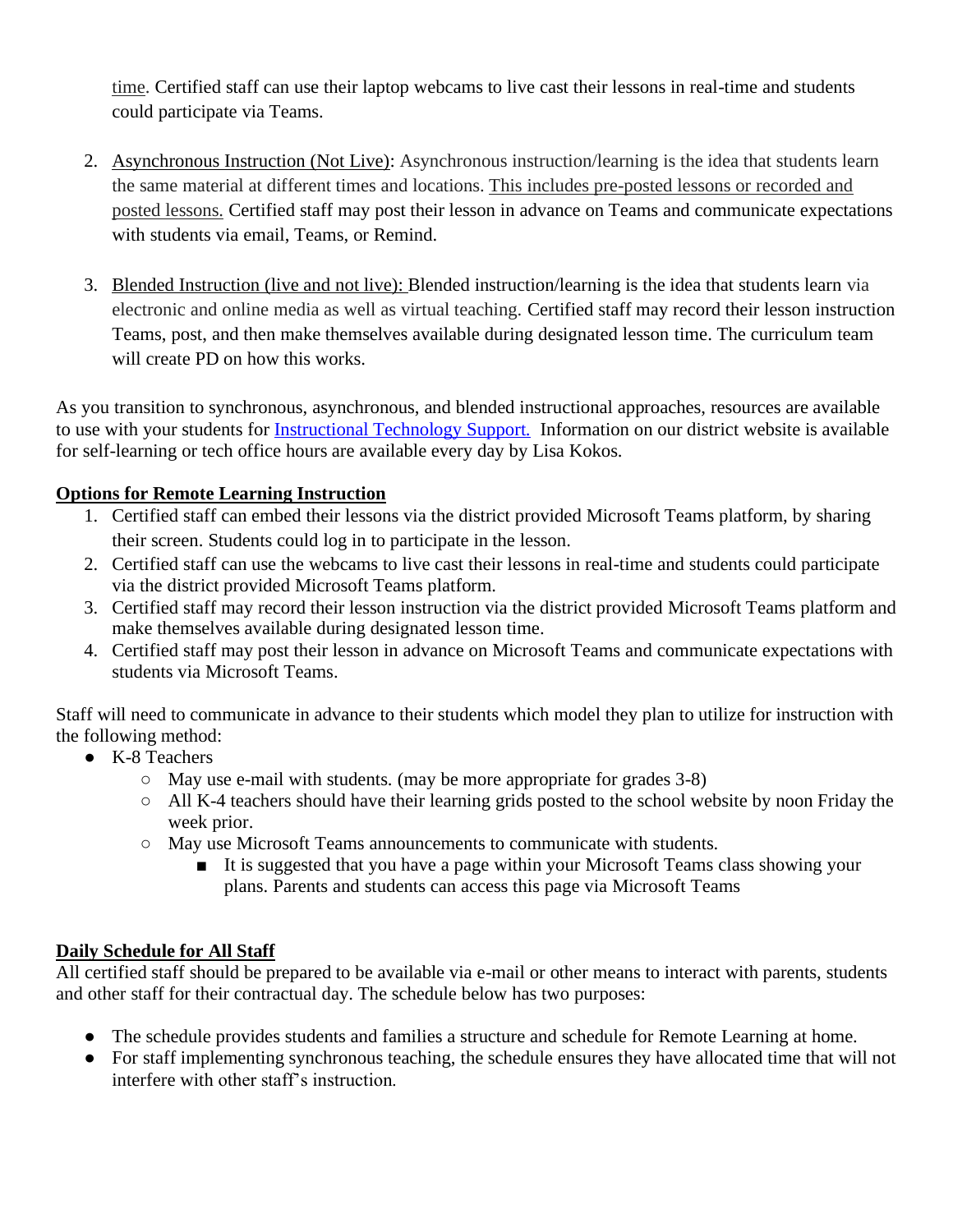| <b>Primary School Schedule</b> |                                                         |                                                                                                 |  |  |  |
|--------------------------------|---------------------------------------------------------|-------------------------------------------------------------------------------------------------|--|--|--|
|                                | AM                                                      | PM                                                                                              |  |  |  |
| <b>Kindergarten</b>            | 20 min of Independent Reading                           | 10 min daily Journal Reflection (draw a picture<br>and write 1 sentence for what you did today) |  |  |  |
|                                | 15 min screen time (Waterford Reading)                  | 15 min screen time (Waterford Math)                                                             |  |  |  |
|                                | Choose 1 non screen activity                            | Choose 1 encore activity                                                                        |  |  |  |
|                                | 15 min movement break                                   | 15 min movement break                                                                           |  |  |  |
|                                | SEL - teacher directed mini lesson or choose 1 activity |                                                                                                 |  |  |  |
| $1$ st $2$ $2$ nd              | 20 min of Independent Reading                           | 15 min daily Journal Reflection<br>$(3 - 4$ sentences)                                          |  |  |  |
|                                | 20 min screen time (Waterford Reading)                  | 20 min screen time (Waterford Math)                                                             |  |  |  |
|                                | Choose 1 non screen activity                            | Choose 1 non screen activity                                                                    |  |  |  |
|                                | 15 min movement break                                   | 15 min movement break                                                                           |  |  |  |
|                                | Choose 1 encore activity                                |                                                                                                 |  |  |  |
|                                | SEL - teacher directed mini lesson or choose 1 activity |                                                                                                 |  |  |  |
| 3rd & 4th                      | 20 min of Independent Reading                           | 20 min daily Journal Reflection<br>$(2 - 3$ paragraphs)                                         |  |  |  |
|                                | 30 min screen time (Reading)                            | 30 min screen time (Math)                                                                       |  |  |  |
|                                | Choose 2 non screen activities                          | Choose 1 non screen activity                                                                    |  |  |  |
|                                | 20 min movement break                                   | 20 min movement break                                                                           |  |  |  |
|                                | Choose 1 encore activity                                |                                                                                                 |  |  |  |
|                                | SEL - teacher directed mini lesson or choose 1 activity |                                                                                                 |  |  |  |

### **Middle School Schedule**

| ivrique school schedule                                 |                                                 |  |  |
|---------------------------------------------------------|-------------------------------------------------|--|--|
| AM                                                      | <b>PM</b>                                       |  |  |
| 30 minutes of Independent Reading                       | 20 minutes of daily Journal Reflection (1 page) |  |  |
| 1-hour screen time<br>(math or reading)                 | 1-hour screen time                              |  |  |
| Choose 2 non-screen activities<br>(math or reading)     | Choose 2 non-screen activities                  |  |  |
| 20-minutes movement break                               | 20-minutes movement break                       |  |  |
| SEL - teacher directed mini lesson or choose 1 activity | Choose 1 encore activity                        |  |  |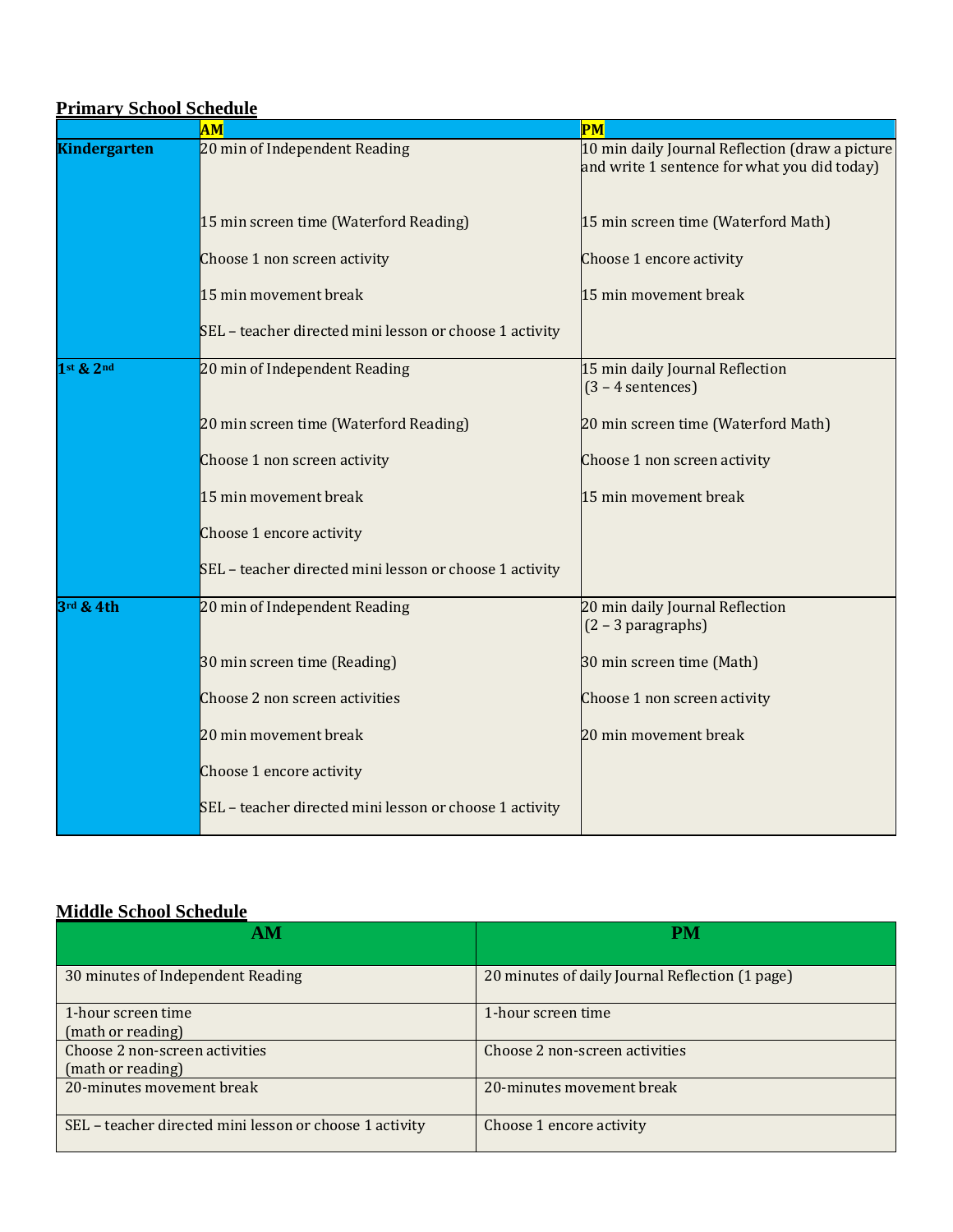### *Ideas for Middle School:*

*Blended environment – flipped asynchronous classroom model, where students are introduced to a concept 1 day through virtual lessons, videos, reading, etc. Day 2 – some sort of synchronous instruction online to do next*.

During the week of March 30<sup>th</sup>, all staff teachers will prepare for moving to Remote Learning through the Teams platform. Teachers may choose to move into synchronous teaching, as they feel comfortable and will push out lessons to students through teams. Detailed directions should be shared with parents to access Teams with their student. It is an expectation that all staff are making personal contact with our students on a regular basis.

Staff are encouraged to create pre-recorded mini lessons, so their students can hear from their teacher and stay connected. Staff should push out assignments through Teams, which is where students will complete their work. It is an expectation that teachers are providing feedback to all students in Teams.

In addition to creating the weekly lesson plan for students to follow, each teacher should develop a username and password page for each student to be distributed by March 31 to all families through whatever form of communication the teacher uses with their families.

It is an expectation that all schools should update their school websites, with the learning grids for the week (screen options and non-screen options, SEL options, etc.), by Friday, at noon, the week prior. All schools should also make available a printed option available to all students, should parents wish to pick up a packet, between designated hours, at the front office if they do not have access to a printer or have technology concerns. This should be done by *request only* and used as a last resort to comply with the shelter-in-place order. Please communicate this through the robocall and e-mail system to parents.

For K-2 students in Waterford, 3-8 students in Lexia and IXL, their online time should be the recommended screen time, per their age in the AM and PM on Waterford Reading and Math or Lexia Reading. For those students not on Waterford or Lexia, they should choose an option from the Approved Apps for Parents page provided.

All paraprofessionals will be assigned to classrooms. Principals should work with the staff to determine a schedule for tutoring through Teams for each student, who is in Tier 2 or 3. It is the expectation that tutoring is occurring, daily, through individual Teams sessions on specific skills. Teachers and paraprofessionals should have time to plan together.

For Primary School, all teachers should be on and available for students during the hours of 9:00 AM – 3:00 PM daily. Prep is from 8:15 AM – 9:00 AM. PLCs, staff meetings, and trainings should occur between 3:00 PM  $-3:45$  PM.

For Middle School, all teachers should be on and available for students during the hours of 8:00 AM – 2:00 PM daily. Prep is from 7:15 AM – 8:00 AM. PLCs, staff meetings, and trainings should occur between 2:00 PM – 2:45 PM.

Teachers and support staff are welcome to hold live class and tutoring sessions through Teams with their class. It is up to the teacher to communicate when live classes will meet. Principals should work with the staff to consider a rotating schedule for live classes by grade level, should a family be sharing a computer.

# **Guidance for Remote Learning**

● As you consider the guidance for your Remote Learning planning, we understand you may have questions. It is important to note specific questions should be submitted to your Executive Director.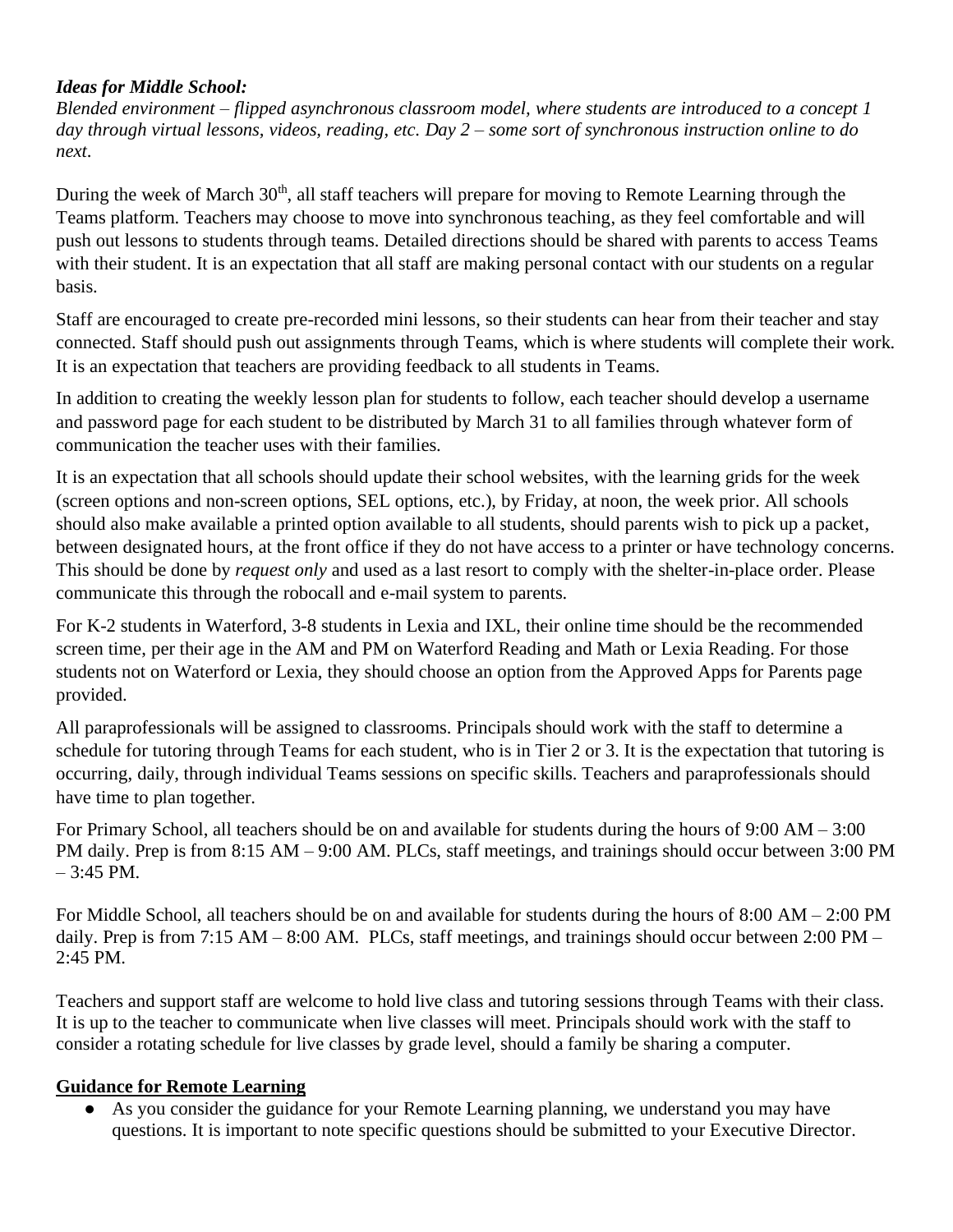- Starting on April 7, 2020, we are moving away from an enrichment focus; rather, you should be planning instruction to continue learning focused on your pacing guides/frameworks.
- Teachers should have a Remote Learning page on their individual webpage, which gives information about how students should complete their Remote Learning activities, who might assist them (i.e. paraprofessionals who are supporting), how students can expect teachers to communicate with them, as well as when students can expect communication. Below is an example:
	- For Ms. Smith's class:
		- We will meet every day, at 9:00 AM, through Microsoft Teams/e-mail.
		- You may hear from Ms. Jones, a paraprofessional supporting our class.
		- I will be watching my e-mail every day, so you can contact me. I can also set up a Microsoft Teams Meeting, with you, during this time so I can give you direct support.
- Staff have the autonomy to determine how their instructional minutes will be structured, using synchronous instruction, preparing asynchronous individual and group activities, posting assignments, conducting synchronous individual and group check-ins, etc.
	- Please do not feel the need to teach synchronously from "bell to bell."
- It is appropriate to build in time for students to complete or participate in the assigned activity/work during the instructional period. Please be aware of the workload expectations you have for students. Keep in mind, they have multiple classes a day and this type of learning is not their norm.
- The use of synchronous learning is something we are encouraging all teachers to attempt. Please know that we are aware there are varying levels of comfort in implementing this; therefore, you have independent discretion as to if, when and how much synchronous learning you deploy.
- We encourage you to reach out to our Curriculum and Instruction department for support.
- Please remember you should only be using district approved digital resources during Remote Learning days. Although companies are communicating to educators about free resources for a limited time, the privacy laws have not been changed.

# **Curriculum and Instruction Department Support Resources**

Remote learning plans are available in CAPPS for each grade level to use as a reference when planning remote assignments and activities for students. Within the grade level folder suggested on-screen and off-screen activities are provided for each content area including SEL and brain breaks. Also is an apps page to provide additional support to students if teachers would like to include. Several suggested outlines for daily/weekly schedules are also provided to assist. The documents can be found in CAPPS/E Learning/COVID 19/Remote learning plans or by clicking this link: [COVID19 Remote Learning Plans](https://psd150-my.sharepoint.com/:f:/r/personal/capps_psd150_org/Documents/CAPPS/eLearning%20Resources/2020%20COVID-19?csf=1&e=g7gXPl)

### **Technology Department Support Resources**

Remote learning training progression document is available that provides links to Microsoft teams meeting and classroom resources. Links are provided for specific classroom features to match the level 1, 2, 3 skills of teachers. Two options are available, with one being training that can be counted for CPDU certification through Microsoft Education. Daily tech office hours are available for specific MS teams features and personalized help, 9:00-3:30 each day. The documents can be found on district website through the Instructional [Technology Link](https://www.peoriapublicschools.org/Page/33731) or in CAPPS/E Learning/COVID19/Technology training or by clicking this link: [Technology](https://psd150-my.sharepoint.com/:f:/r/personal/capps_psd150_org/Documents/CAPPS/eLearning%20Resources/2020%20COVID-19/Technology%20Training?csf=1&e=brp2GI)  [Training.](https://psd150-my.sharepoint.com/:f:/r/personal/capps_psd150_org/Documents/CAPPS/eLearning%20Resources/2020%20COVID-19/Technology%20Training?csf=1&e=brp2GI)

# **Support Staff (Teacher Aides and One-on-One)**

Support staff will be an integral part of our Remote Learning plan. Instructional support and expectations will vary by job role.

Some expectations of Support staff, at this time could be:

- Participate in Microsoft Teams training the week of March  $30<sup>th</sup>$ .
- Maintain daily contact via e-mail with teachers, whose classroom they support (as appropriate)